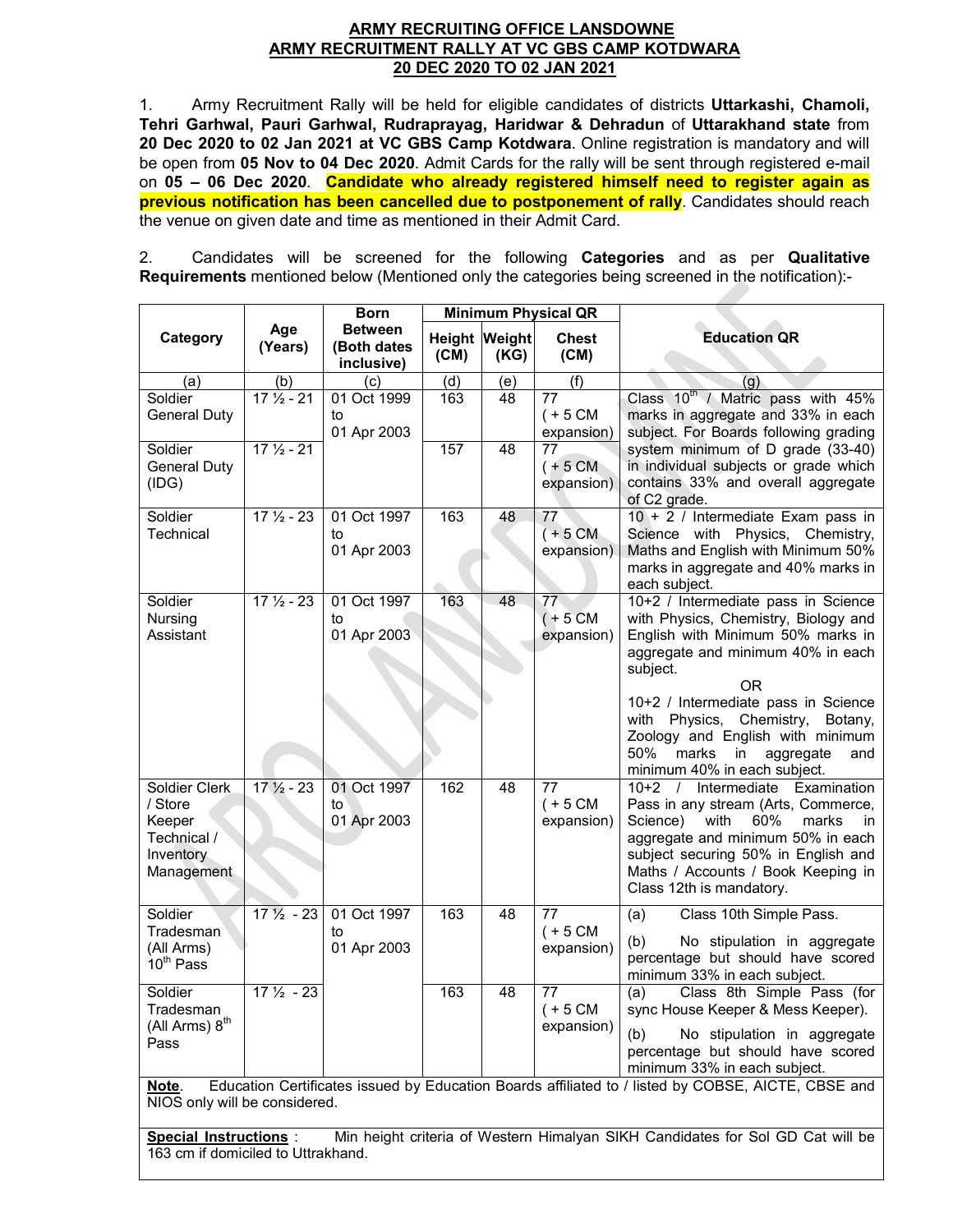| Special Physical Standards (As applicable)                                          |                     |                    |                     |  |  |
|-------------------------------------------------------------------------------------|---------------------|--------------------|---------------------|--|--|
| <b>Class / Category</b>                                                             | <b>Height (Cms)</b> | <b>Chest (Cms)</b> | <b>Weight (Kgs)</b> |  |  |
| Ladakhi                                                                             | 157                 | 77                 | 50                  |  |  |
| Gorkhas both Nepalese and Indian                                                    | 157                 | 77                 | 48                  |  |  |
| Candidates from Andaman and Nicobar Islands,<br>Lakshadweep Group Including Minicoy |                     |                    |                     |  |  |
| <b>Settlers</b><br>(i)                                                              | 165                 | 77                 | 50                  |  |  |
| (ii)<br>Locals                                                                      | 155                 | 77                 | 50                  |  |  |
| Tribals of authorized Tribals Areas                                                 | 162                 | 77                 | 48                  |  |  |
| @ Relaxation in Physical Standards                                                  |                     |                    |                     |  |  |
|                                                                                     |                     |                    |                     |  |  |
| Category                                                                            | <b>Height (Cms)</b> | <b>Chest (Cms)</b> | <b>Weight (Kgs)</b> |  |  |
| Sons of Servicemen (SOS) / Ex-Servicemen                                            |                     |                    |                     |  |  |
| (SOEX)/ War Widows(SOWW) / Widows of Ex-                                            |                     |                    |                     |  |  |
| Servicemen.                                                                         |                     |                    |                     |  |  |
| Adopted son / son-in-law of a War Widow, if she                                     | 2                   |                    | $\overline{2}$      |  |  |
| has no son including a legally adopted son of                                       |                     |                    |                     |  |  |
| Serving Soldier / Ex-Servicemen                                                     |                     |                    |                     |  |  |
| Outstanding Sportsmen (International / National /                                   | 2                   | 3                  | 5                   |  |  |
| State / District level having secured 1st / 2nd                                     |                     |                    |                     |  |  |
| Position in last two years)                                                         |                     |                    |                     |  |  |

**@ Note – Relaxation in Physical Standards is either for wards of servicemen / ex servicemen or sportsmen (not both) and is in addition to the Special Physical Standards** 

3. Candidates will be tested as stated below:-

| <b>Physical Fitness Test (At Rally Site)</b>                                                                                                                                                                                                                                                           | <b>Remarks</b> |                                      |                           |         |                                                       |                                                                                                                                                                                                                                          |
|--------------------------------------------------------------------------------------------------------------------------------------------------------------------------------------------------------------------------------------------------------------------------------------------------------|----------------|--------------------------------------|---------------------------|---------|-------------------------------------------------------|------------------------------------------------------------------------------------------------------------------------------------------------------------------------------------------------------------------------------------------|
| 1.6 Km Run                                                                                                                                                                                                                                                                                             |                |                                      | <b>Beam</b><br>(Pull Ups) |         | Zig - Zag<br>9 Feet<br><b>Balance</b><br><b>Ditch</b> | Provisions for Extra<br>(a)<br>Time for 1.6 Km Run in Hilly                                                                                                                                                                              |
| Group                                                                                                                                                                                                                                                                                                  | <b>Marks</b>   | <b>Pull Ups Marks</b>                |                           |         |                                                       | Terrain is as follows :-                                                                                                                                                                                                                 |
| Group I - Uptill 5 Min<br>30 Sec                                                                                                                                                                                                                                                                       | 60             | 10<br>9<br>8                         | 40<br>33<br>27            | Qualify | Need to Need to<br>Qualify                            | (i) Between 5000 Ft to<br>9000 Ft - Add 30 Secs<br>to all timings.                                                                                                                                                                       |
| Group II $-5$ Min 31<br>Sec to 5 Min 45 Sec                                                                                                                                                                                                                                                            | 48             | $\overline{7}$<br>$6\overline{6}$    | 21<br>16                  |         |                                                       | Between 9000 Ft<br>(ii)<br>to 12000 Ft - Add 120<br>Secs to all timings.                                                                                                                                                                 |
|                                                                                                                                                                                                                                                                                                        |                |                                      |                           |         |                                                       | following<br>For<br>(b)<br>cats,<br>candidates only need to<br>qualify in PFT :-<br>Soldier Technical<br>(i)<br>(ii) Soldier<br>Nursing<br>Assistance.<br>(iii) Soldier Clerk /<br>Store Keeper Technical<br><b>Inventory Management</b> |
|                                                                                                                                                                                                                                                                                                        |                | Physical Measurement (At Rally Site) |                           |         |                                                       |                                                                                                                                                                                                                                          |
| Physical measurements will be carried out as per the Physical<br>standards listed at Para 2 above                                                                                                                                                                                                      |                |                                      |                           |         |                                                       |                                                                                                                                                                                                                                          |
| <b>Medical Test</b>                                                                                                                                                                                                                                                                                    |                |                                      |                           |         |                                                       |                                                                                                                                                                                                                                          |
| As per laid down medical standards at the Rally Site.<br>(a)                                                                                                                                                                                                                                           |                |                                      |                           |         |                                                       |                                                                                                                                                                                                                                          |
| (b)<br>Unfit candidates will be referred to MH / CH / BH for specialist<br>review. Candidates referred for specialist review should present<br>themselves to the nominated MH / CH / BH on 14 days of the referral<br>and report back to ARO for issue of Admit Card for CEE, in case<br>declared FIT. |                |                                      |                           |         |                                                       |                                                                                                                                                                                                                                          |

2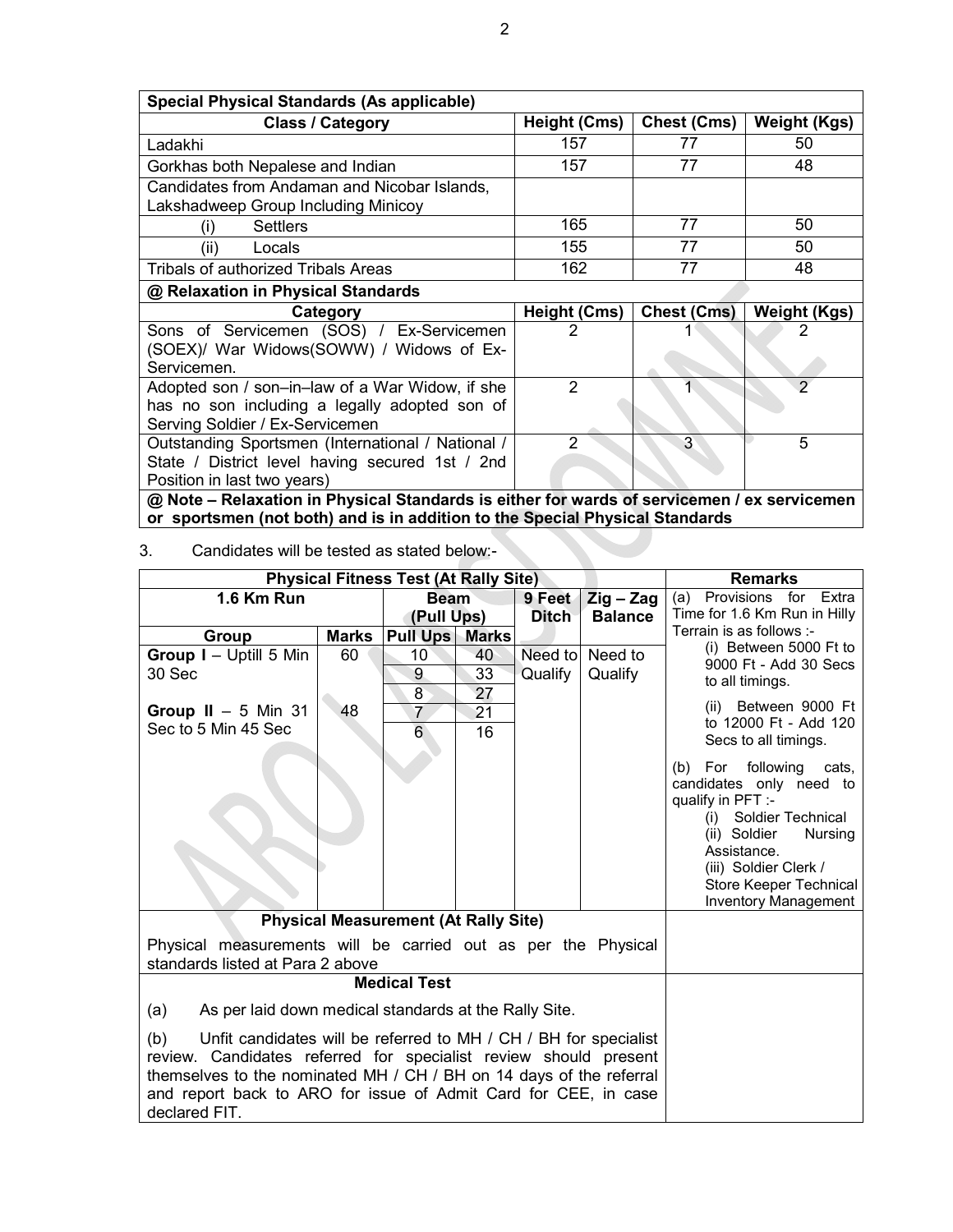| Written Test through Common Entrance Examination (CEE)                                                                                                                           |  |
|----------------------------------------------------------------------------------------------------------------------------------------------------------------------------------|--|
| Will be conducted for medically fit candidates at nominated<br>(a)<br>venue. Location, Date and time of written test will be intimated at<br>rally site and through Admit Cards. |  |
| Admit card for the CEE for the Rally Fit candidates will be<br>(b)<br>issued at Rally Site itself.                                                                               |  |
| Admit card for the CEE for the Review Fit cases will be issued<br>(c)<br>after getting medically fit by concerned specialist/ specialists at MH/CH/<br>BH.                       |  |

4. Candidates are required to bring following documents / certificates in original with two attested photocopies with them to the rally site :-

(a) **Admit Card**. Printed with Laser Printer on good quality paper (**Do not shrink the size**).

(b) **Photograph**. Twenty copies of unattested Passport size colour photographs developed on good quality photographic paper in white background not more than three months old. Computer printouts / photo shopped photographs will **NOT be** accepted.

#### (c) **Education Certificates**.

(i) Education Certificates with mark sheets in original of all educational qualifications achieved by candidate i.e. Matric/ Intermediate / Graduation etc from recognised School / College / Board / University.

(ii) Provisional / online education certificate should be certified ink signed by the head of the educational institution of concerned Board / University.

(iii) Candidates with matric certificate from Open School should bring School Leaving Certificate countersigned by BEO / DEO.

(d) **Domicile Certificate**. Domicile Certificate with photograph, issued by Tehsildar / District Magistrate.

(e) **Caste Certificate**. Caste Certificate affixed with photograph of the candidate,issued by the Tehsildar / District Magistrate.

Religion Certificate. Religion Certificate issued by the Tehsildar/ SDM. (if religion as **"SIKH/HINDU/MUSLIM/CHRISTIAN"** is not mentioned in caste certificate).

(g) **School Character Certificate**. School Character Certificate issued by the School/College Principal/Headmaster, where the candidate last studied.

(h) **Character Certificate**. Character Certificate with photograph, issued by Village Sarpanch/ Municipal Corporation **within last six months**.

(j) **Unmarried Certificate**. Unmarried Certificate for candidates less than 21 years of age **with photograph** issued by Village Sarpanch/ Municipal Corporation **within last six months**.

(k) **Relationship Certificate**. SOS/ SOEX/ SOW/ SOWW Candidates are required to produce the following documents:-

(i) Relationship certificate issued from respective Record Office only duly signed by Record Officer with Personal number, Rank, Name and particular of the Record Officer issuing the Relationship Certificate with office seal/ stamp is endorsed.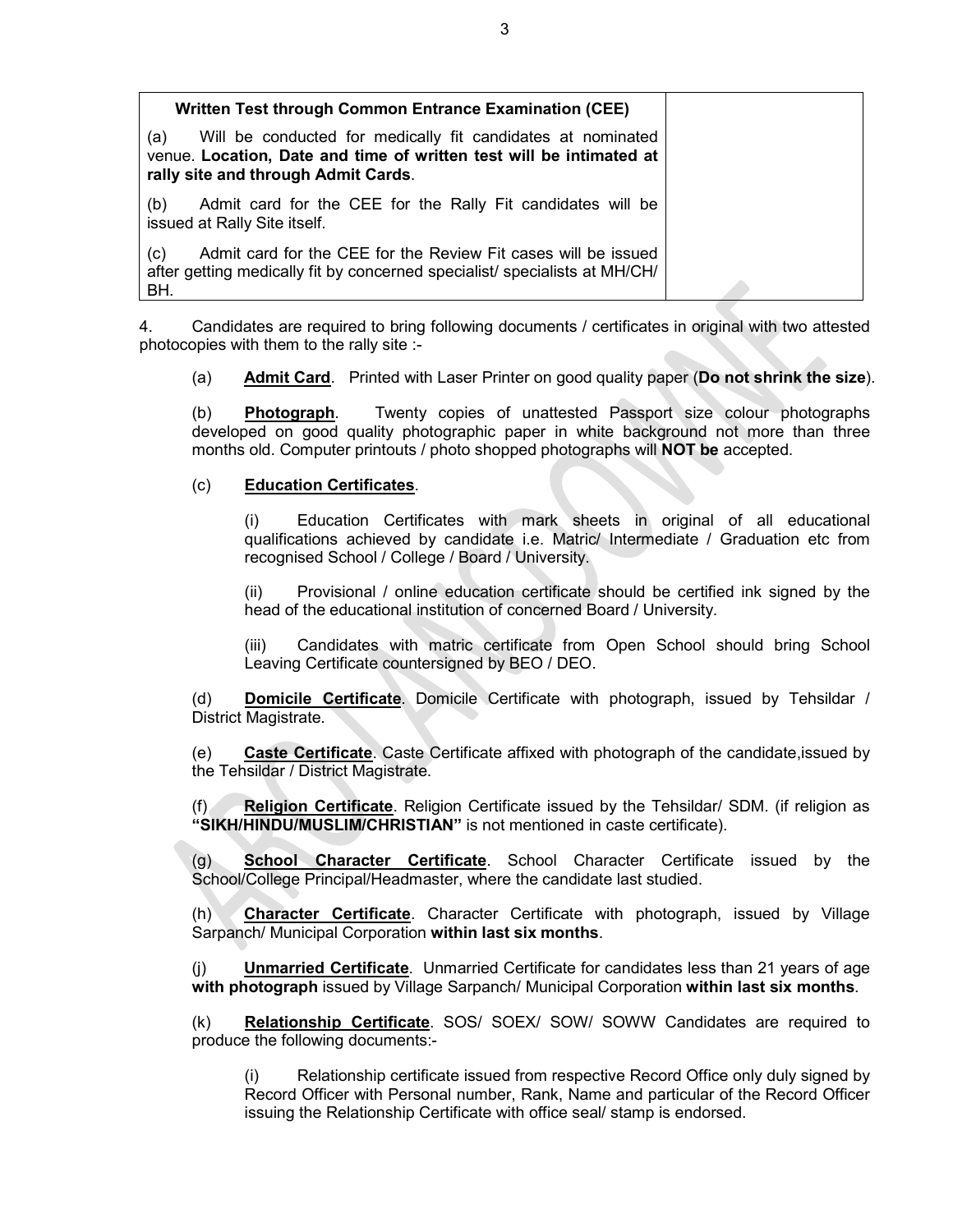(ii) A declaration to the affect as mentioned in the Affidavit on Ten Rupees Non-Judicial Stamp paper prepared by the ESM duly signed by  $1<sup>st</sup>$  Class/ Executive/ Judicial Magistrate is required to be submitted by the candidate at rally site. Format of affidavit attached as per **Appendix A.**

(iii) Original Discharge Book of Ex-Serviceman also to be produced. Name and date of birth of the candidate must have been recorded in it.

(l) **NCC Certificate**. NCC A/ B/ C certificates and Republic Day Parade certificate should have photograph of the candidate duly attested by issuing authority. **Provisional NCC A/ B/ C pass certificates will only be accepted if authenticated by concerned NCC Group Commanders**.

#### (m) **Sports Certificate**.

(i) Sportsmen who have represented India at International level and State at National level within the last two years. For list of sports under which, relaxation in physical standards is admissible, attention is invited to www.joinindianarmy.nic.in website.

(ii) Sportsmen who have represented District at State level and University team or regional team at District level with  $1<sup>st</sup>$  /  $2<sup>nd</sup>$  position within last two years. Sports certificates should be with registration number and from govt recognized sports institutes / bodies as under:-

| (aa) | All Sr / Jr National<br>Championship certificates | Respective National Federations.      |
|------|---------------------------------------------------|---------------------------------------|
| (ab) | All State and District Level                      | Respective State Sports Associations. |
| (ac) | Certificates<br>All University level certificate  | Inter University Sports Board.        |
| (ad) | All School level certificates                     | All India School Games Federation.    |

(n) **Affidavit**. Duly signed by the candidate on a Rs 10/- Non-judicial Stamp Paper as per specimen, duly attested by notary will be submitted by candidate. Format of affidavit attached as per **Appendix B.**

(o) **Single Bank A/C, PAN Card & AADHAR Card**. Single Bank A/C, PAN Card & Aadhar Card are mandatory documents for final enrolment for purpose of Pay & allowances and other social benefits scheme.

#### 5. **Special Instructions**. Nil.

#### **Important Instructions**

6. **Administration**. Candidates are advised to bring sufficient eatables and drinking water with them since recruitment is a time consuming process.

7. **Guidelines for Unlock 4**. Chief Secretary, Uttarakhand has issued the following guidelines for Unlock-4 vide their letter No 625/USDMA/792(2020) dated 19 September 2020 :-

(a) **Inter District Move of Person within Uttarakhand**. Persons travelling from district to district within Uttarakhand shall register mandatorily on the Smart City Web Portal **http://smartcitydehradun.uk.gov.in** prior to their travel.

(b) **Strict Enforcement and Penal Provision**. All inbound people and resident of Uttarakhand shall strictly adhere to the norms of safety and social distancing as per guidelines of MHA, MoHFW and state government. Violating the compliance shall be liable to be proceed against as per the provision of Section 51 to 60 of the DM Act 2005, Epidemics diseases Act 1987 and relevant section of the IPC.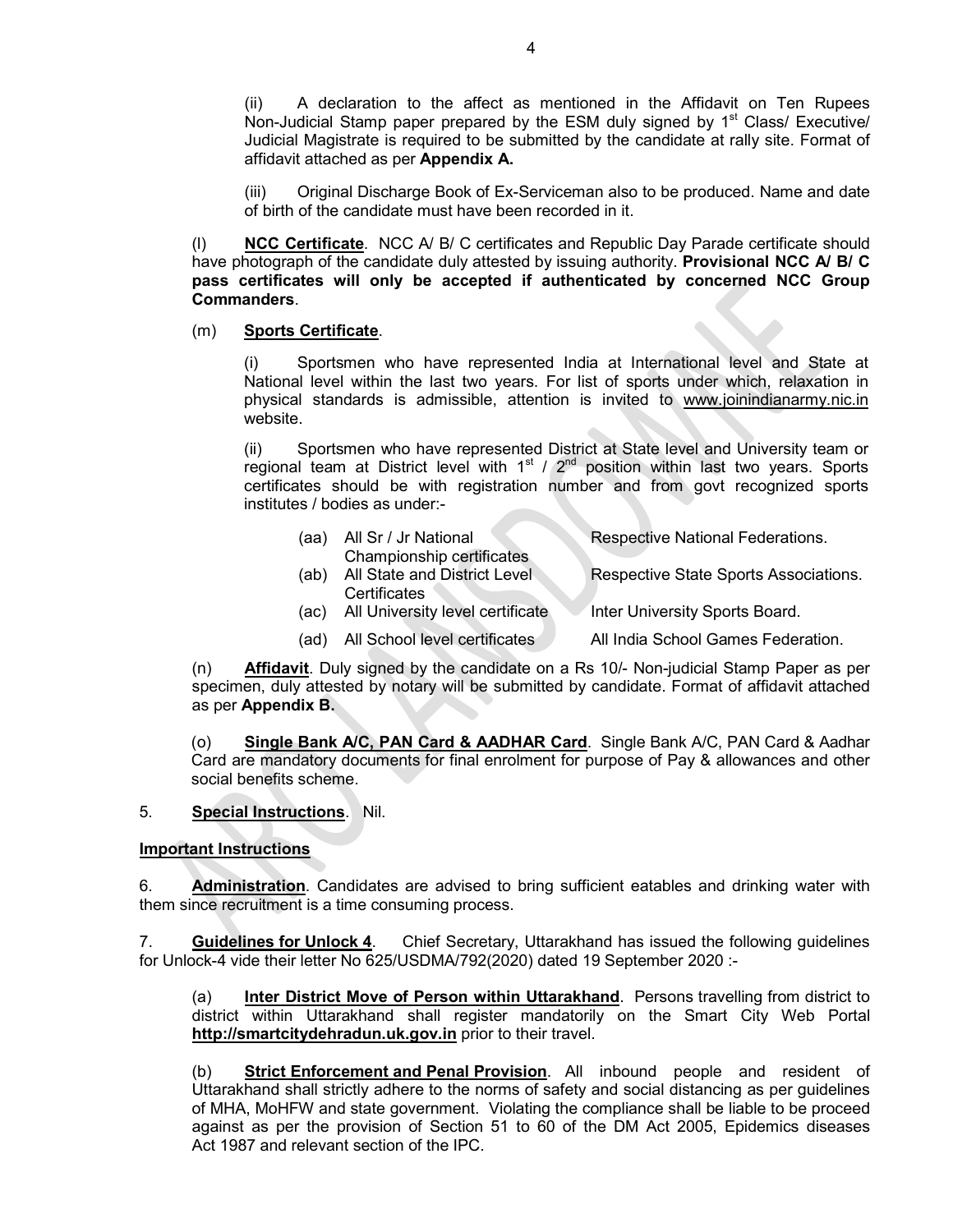### 8. **COVID-19 Advisory**.

(a) Candidates will have **Aarogya Setu Application** installed in their phones prior to leaving home station for rally. Screen shot of having green status on the said application will be taken prior to leaving and the same will be checked on the cell phone of the candidate at the rally site.

(b) Candidates will preferably not travel from any containment Zones.

(c) Candidates are advised to carry adequate personal **face masks, hand gloves, hand sanitizer and water bottle for the rally**.

(d) Candidates having any symptoms related to COVID-19 are advised not to move from his home station.

(e) Candidate will be returned back if symptoms like fever, cold, cough & running nose are detected at the rally site.

(f) All candidates attending the rally will undergo a mandatory health check at a Government Hospital 48 hours before the date of his participation in the rally and will also get a certificate stating that the individual is not suffering from COVID-19. Format of medical certificate attached as per **Appendix C**.

(g) At the rally venue, the candidate should also bring no risk certificate duly signed by him and countersigned by parents/ Guardian. Format of no risk certificate attached as per **Appendix D**.

9. **Candidates will be permitted entry into the rally site only on producing of Admit Card in duplicate generated online through the official website www.joinindianarmy.nic.in. Anyone found with fake admit card will be handed over to Civil Police.**

10. Recruitment into the army is a free service. Candidates are advised not to pay bribe to anyone for recruitment as it is based purely on merit. Selection process during recruitment at all stages is computerised and transparent. Therefore, candidates are advised to be beware of touts as they cannot help them at any stage.

11. Candidates are advised to check their age & education criteria before participating in the rally. Candidates found under age / overage and not meeting education criteria will be disqualified.

12. Giving / taking bribe, production of bogus/ fake certificates and indulging in unfair means is a criminal offence and liable for punishment under law.

13. Certificates with overwriting, tampering of seals or erasing/ alteration of any type will not be accepted.

14. All documents submitted by the candidates are verified by government agencies before enrolment into Army. Strong legal action will be taken against individuals submitting fake documents. Even after recruitment, the service will be terminated if candidates are found to have produced fake documents or gave wrong information at the time of recruitment, despite the number of years of service individual he may have rendered.

15. No compensation for Death / injury / loss etc during the rally and no travelling allowance/ dearness allowance for journey is admissible. Candidates will participate in the rally at their own risk and the participation is totally and entirely voluntary. The signing of Indemnity Bond is a mandatory requirement.

16. **Use of Performance Enhancing Drugs**. Use of any kind of performance enhancing drugs is strictly banned. Candidates having been found to have used the same will be debarred from further screening.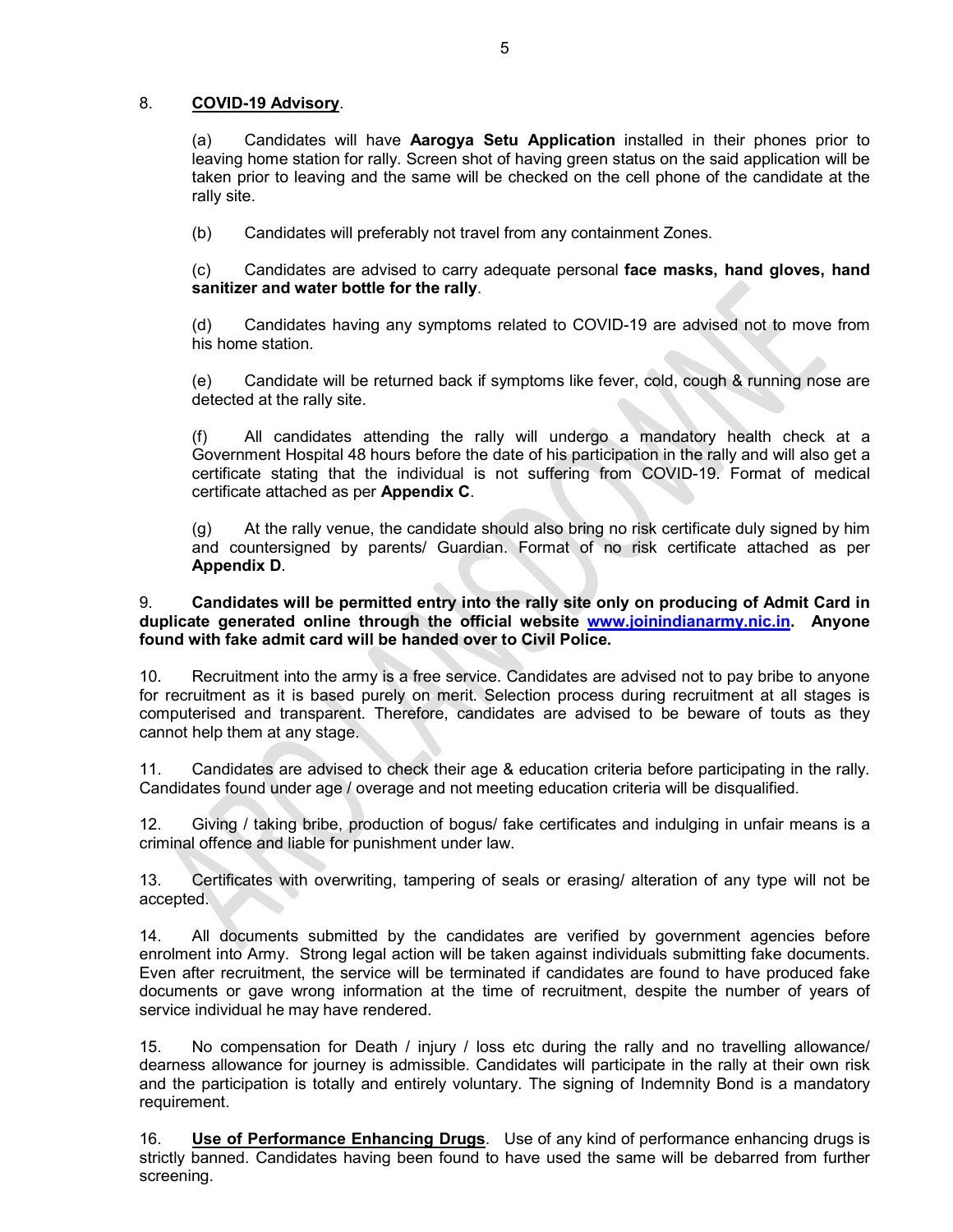17. **Tattoo**. **Permanent body tattoos are only permitted on inner face of forearms i.e from inside of elbow to the wrist and on the reverse side of palm/ back (dorsal) side of hand. Permanent body tattoos on any other part of the body are not acceptable and candidates will be barred from further selection**.

18. If 180 days or more lapse between screening medical at the rally and despatch, medical will be done again and unfit candidates in this review will not be recruited.

19. Selection is provisional till Rahdhari Certificate is issued and candidates are despatched for training.

20. Mobile phones are not permitted in the rally site and at the time of CEE.

21. Candidates are advised in their own interest to undergo medical exam before coming for selection especially with respect to flat foot, poor vision, deformities and physical measurements. All are advised to ensure that their ears are free of wax by getting it cleaned by a doctor prior to the rally.

22. Candidates may have to present themselves at rally site for three to four days. Candidates should make arrangements for stay under their own arrangements.

23. Negative marking would be applicable in CEE.

24. Result of written examination will be declared on the official website www.joinindianarmy.nic.in. No separate letter will be sent to the candidate. It is responsibility of candid[ate to check his re](http://www.joinindianarmy.nic.in/)sult and report to ARO for documentation.

25. For more details, contact on :-

(a) ARO (Assistant Recruiting Officer) - 7417799317

**Disclaimer**. The terms and conditions, given in the notification and on the website are subject to change and should, therefore, be treated as guidelines only. In case of any ambiguity, the existing policies, rules and regulations of Indian Army / Government of India will be final. Details are also available on website www.joinindianarmy.nic.in

Place : Lansdowne (Vinit Bajpai)

Sd-x-x-x Colonel

Date : 05 November 2020 Director Recruiting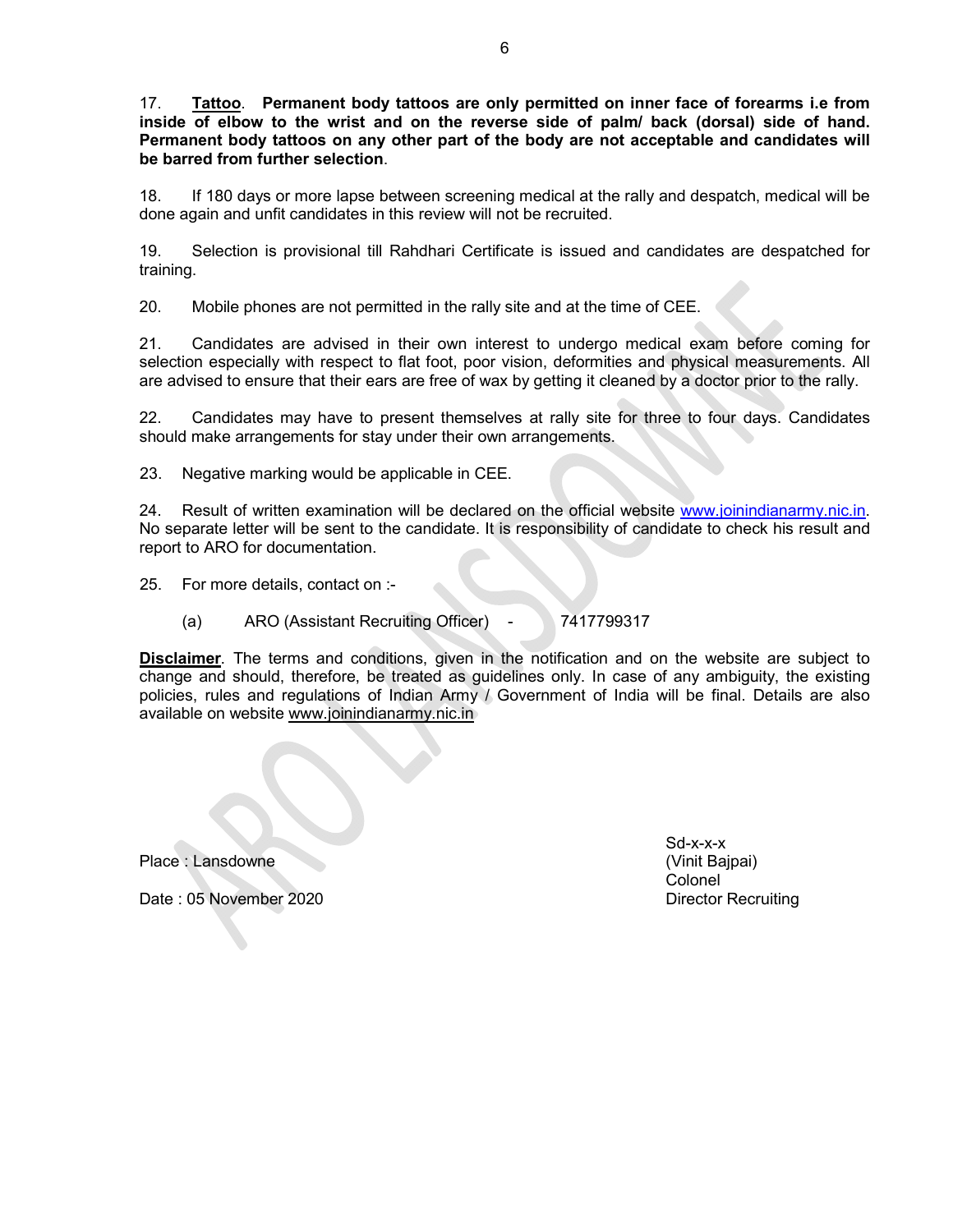#### **Appendix A** {Refer Rally Notification Para 4 (k) (ii)}

# **NON JUDICIAL STAMP PAPER**

# {SUGGESTED FORMAT FOR AFFIDAVIT (SOS/ SOEX)}

|                         | earlier, if my statement is found fake/ wrong at later stage, legal action can be initiated against me |
|-------------------------|--------------------------------------------------------------------------------------------------------|
|                         | besides cancellation of candidature by the military authority. I shall not challenge the same in the   |
| Honorable Court of Law. |                                                                                                        |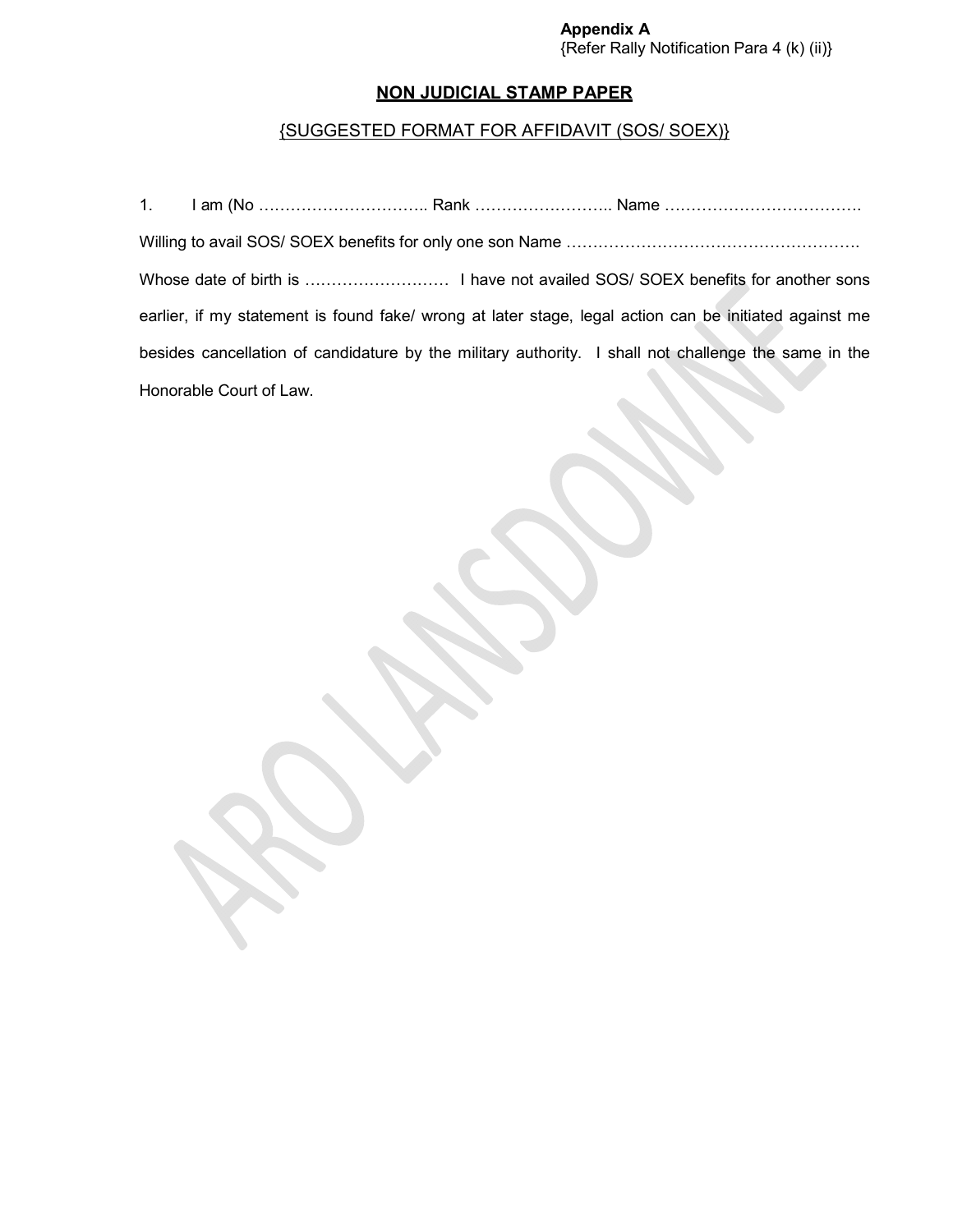#### **Appendix B** {Refer Rally Notification Para 4 (n)}

## **NON JUDICIAL STAMP PAPER**

## (SUGGESTED FORMAT FOR AFFIDAVIT)

| 1. | Ι,  | Name |                                                       | of<br>son |                                                |
|----|-----|------|-------------------------------------------------------|-----------|------------------------------------------------|
|    |     |      | while applying for enrolment in Army                  |           |                                                |
|    |     |      | solemnly affirm & state the following in my respect:- |           | Passport size photo                            |
|    | (a) |      | I belong to the following Caste/Religion:-            |           | 3.5 x 4.5 cm                                   |
|    |     |      | Caste Sub Caste Religion                              |           |                                                |
|    | (b) |      | My Residential Addresses are asunder:-                |           |                                                |
|    |     | (i)  | <b>Permanent Home Address.</b>                        |           |                                                |
|    |     |      | Fathers Name _________________                        | House No  |                                                |
|    |     |      | Vill / Mohalla <b>Marc</b>                            | Tehsil    |                                                |
|    |     |      | Dist <b>Distance</b>                                  | State     | <u> 1980 - John Stein, mars and de Branden</u> |
|    |     | (ii) | Postal Address.                                       |           |                                                |
|    |     |      | Fathers Name                                          |           | House No _________________                     |
|    |     |      | Vill / Mohalla                                        |           | Tehsil _______________________                 |
|    |     |      | Dist                                                  |           |                                                |

(iii) I fully understand that if enrolled, a detailed verification of my character and antecedents will be carried out by police and civil administration from my permanent address submitted above and also places where I have resided in the last five years.

(iv) My places of residence in the last five years are as stated under:-

| S <sub>No</sub> | <b>From</b> | To | Residential address in full i.e. House<br>Number, Lane / Street / Road, Village/<br>Town / Mohalla, Thana, Post Office,<br><b>Tehsil and District.</b> |
|-----------------|-------------|----|--------------------------------------------------------------------------------------------------------------------------------------------------------|
| a)              |             |    |                                                                                                                                                        |
| (b              |             |    |                                                                                                                                                        |
| C)              |             |    |                                                                                                                                                        |

(c) I am married /unmarried.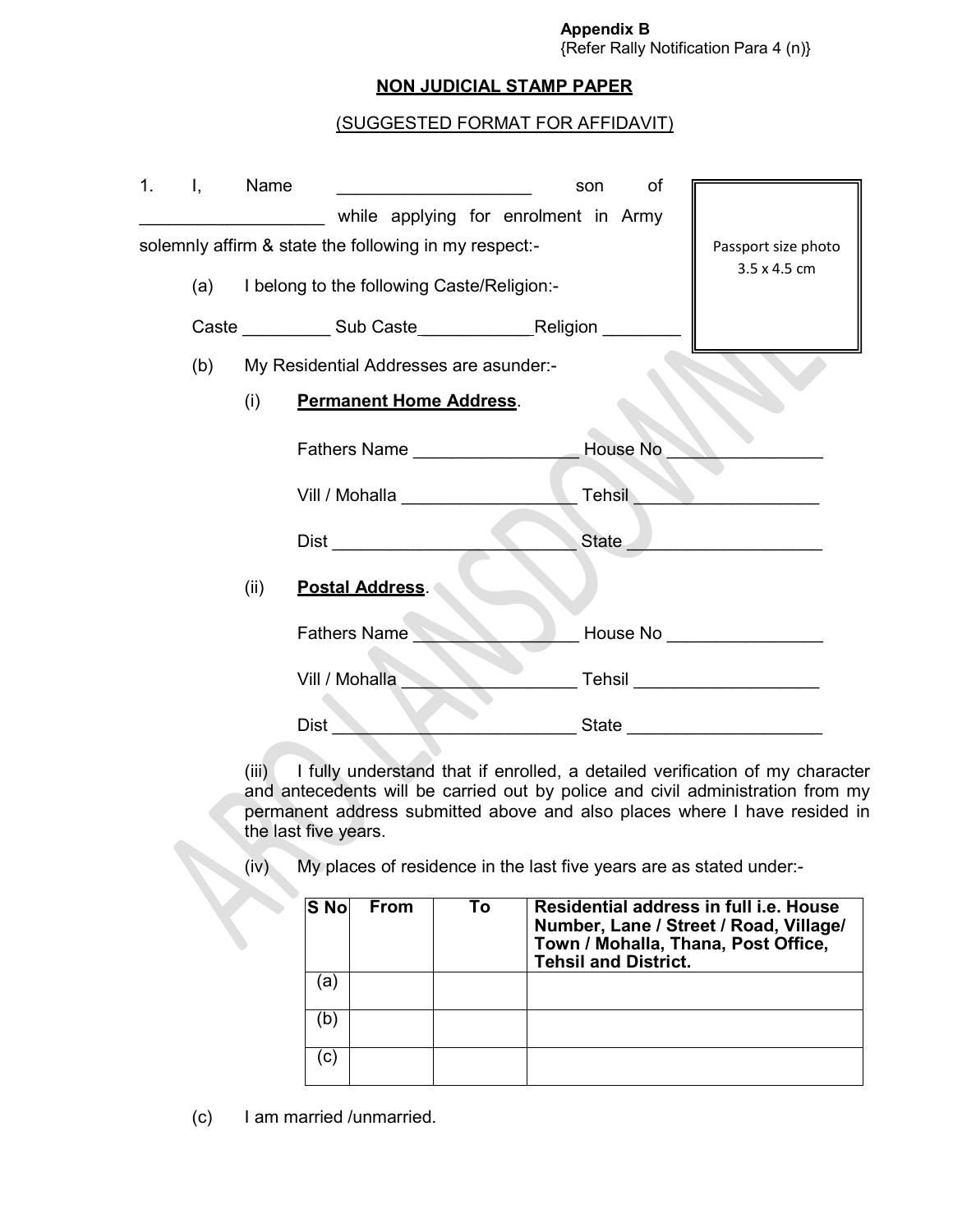(d) I hereby certify that I am not involved in any civil / criminal case.

## **OR**

I was involved in following cases but was acquitted:-

| (i)  |  |  |
|------|--|--|
| (ii) |  |  |

## **OR**

Following court cases/ FIR are pending against me:-

(i) **\_\_\_\_\_\_\_\_\_\_\_\_\_\_\_\_\_\_\_\_\_\_** (ii) **\_\_\_\_\_\_\_\_\_\_\_\_\_\_\_\_\_\_\_\_\_\_**

(e) **Consent Certificate**. I am below 18 years and my parents give their consent, for attending the Army Recruitment Rally (if applicable).

Signature of Father\_\_\_\_\_\_\_\_\_\_\_\_\_\_

(f) I am authorized to attend UHQ rally because I am son/ brother of No Name Regt

(g) I hereby certify that I, son of No **No** Name Regt **Register All Allen am** eligible for claiming bonus marks as none of my brothers have been enrolled in Army earlier/ I am not eligible to claim bonus marks (Cut whichever is not applicable).

2. I am aware that there is only one recruitment rally conducted in a recruiting year (01 April to 31 March) for every district and therefore I am entitled to attend only once every recruiting year from my home town district based on my nativity/domicile certificate. I fully understand that if I attend another recruitment rally in the same recruiting year based on a different district Nativity/ Domicile certificate, my candidature will be cancelled and if enrolled, I will be dismissed from service.

3. IamattendingthisrecruitmentrallybasedontheNativity/Domicilecertificateissuedby

\_\_\_\_\_\_\_\_\_\_\_\_\_\_\_\_\_\_\_\_\_\_\_\_\_\_\_\_\_\_\_\_\_\_\_\_\_\_\_\_\_\_\_\_\_ (mention the state government), details of which are as stated below:-

| S/No | <b>Cert No</b> | Date of Issue | <b>Validity</b> | <b>Issuing authority</b> |
|------|----------------|---------------|-----------------|--------------------------|
|      |                |               |                 |                          |
|      |                |               |                 |                          |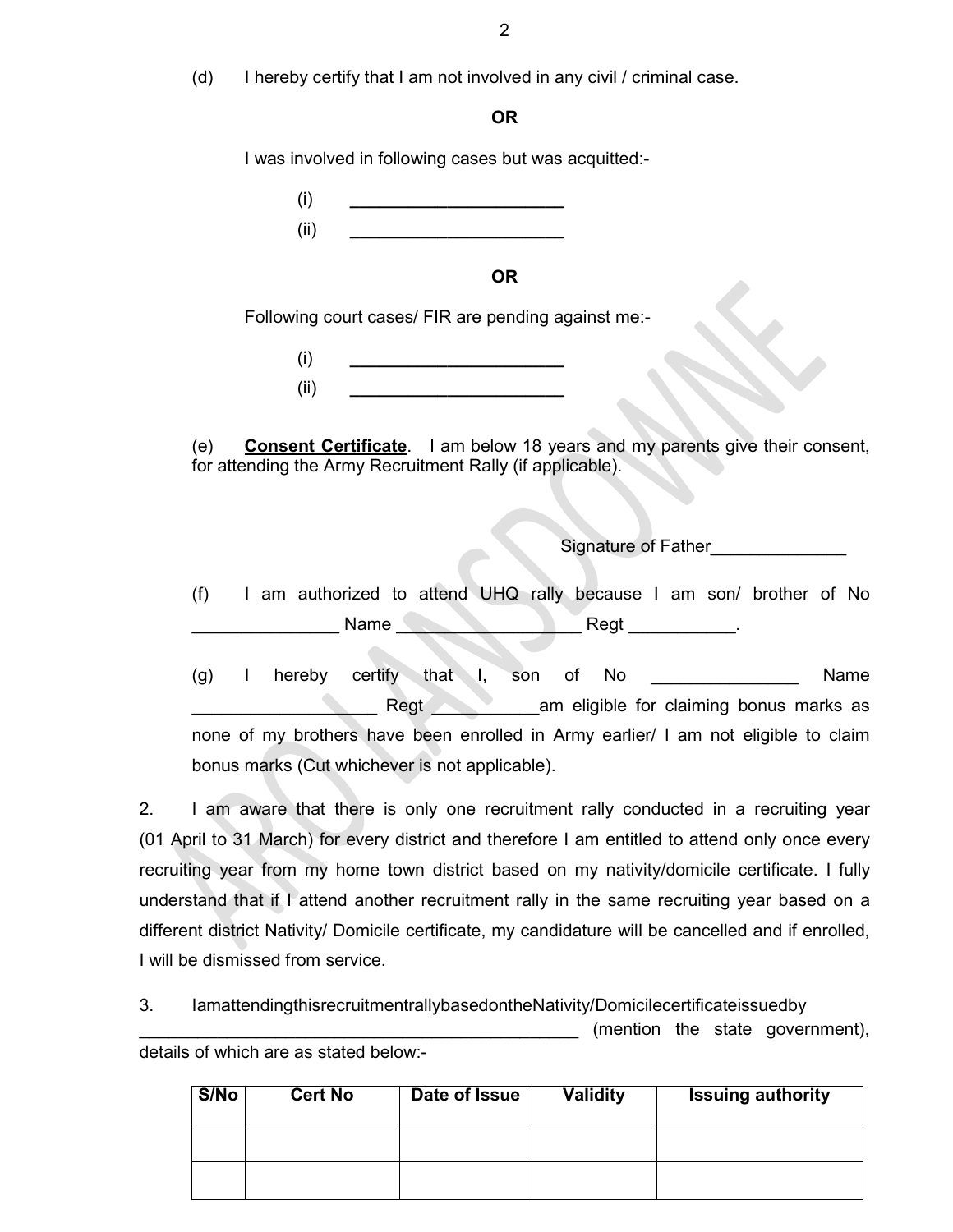4. Details of nativity/domicile certificate held by me in past (if any) are as stated below:-

| S/No         | <b>District</b> | <b>Issued by</b> | <b>Issuing date</b> | <b>Present status</b><br>(Valid / Expired) |
|--------------|-----------------|------------------|---------------------|--------------------------------------------|
| a            |                 |                  |                     |                                            |
| (b           |                 |                  |                     |                                            |
| $\mathbf{C}$ |                 |                  |                     |                                            |

5. I hereby certify that till date I have attended the following Army Recruitment Rallies:-

| S/No | <b>Recruitment</b><br><b>Rally Venue</b> | Army<br><b>Recruitment</b><br><b>Office</b> | Month and<br>Year | Category | <b>Nativity / Domicile</b><br><b>Applied For Certificate Address</b><br>used |
|------|------------------------------------------|---------------------------------------------|-------------------|----------|------------------------------------------------------------------------------|
| (a   |                                          |                                             |                   |          |                                                                              |
| (b)  |                                          |                                             |                   |          |                                                                              |
| (c)  |                                          |                                             |                   |          |                                                                              |

6. I give an undertaking that all documents submitted by me are correct. All documents issued by govt org / offices have been signed by authorized designated and govt officials. If any document at any stage is found fake or wrong info is furnished by me, I am aware that I will be dismissed from service and FIR will be lodged against me.

**Signature of Notary Signature of Candidate**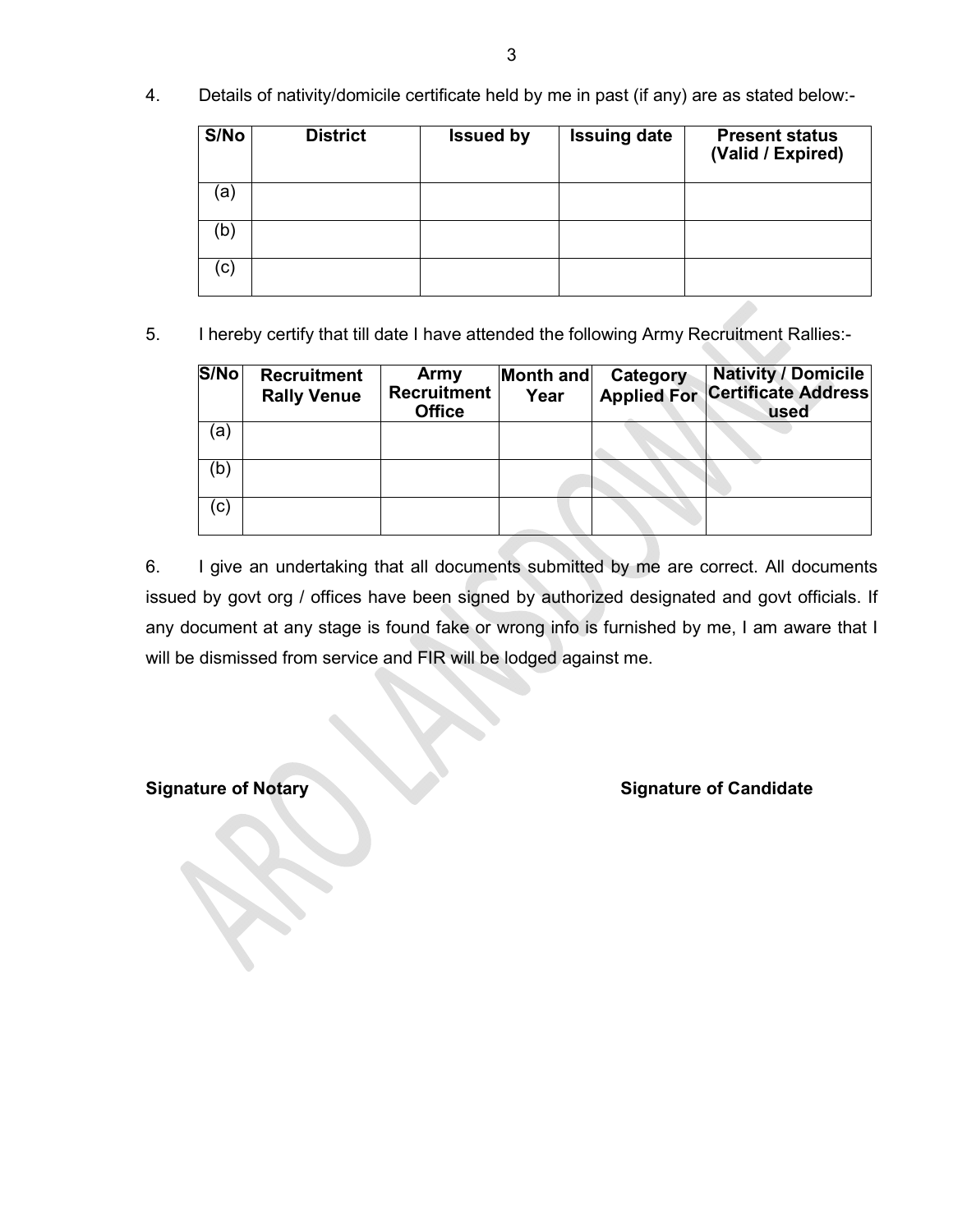# **MEDICAL CERTIFICATE**

# **COVID-19 FREE/ ASYMPTOMATIC CERTIFICATE**

| I, Dr                                                                                 |  | οt |                                                  |  | (Name of            |
|---------------------------------------------------------------------------------------|--|----|--------------------------------------------------|--|---------------------|
| Government Hospital) is a registered medical practitioner and holding medical licence |  |    |                                                  |  |                     |
|                                                                                       |  |    | have examined Mr __________________              |  |                     |
| S/O                                                                                   |  |    | on date <u>with the set on</u>                   |  | 2020 and have found |
| Mr                                                                                    |  |    | free from the following diseases : CORONA VIRUS, |  |                     |
| Diseases - COVID 19 currently asymptomatic.                                           |  |    |                                                  |  |                     |

Dated :

Stamp of Government Hospital

| (Signature of Doctor with stamp)<br>Dr |  |
|----------------------------------------|--|
| <b>Government Hospital</b>             |  |
| Sector                                 |  |
| Tehsil                                 |  |
| <b>District</b>                        |  |
| State                                  |  |
| <b>PIN</b>                             |  |

**Note** :- Asymptomatic certificate should have proper stamp of Government Hospital and Doctor with Registration Number of Doctor.